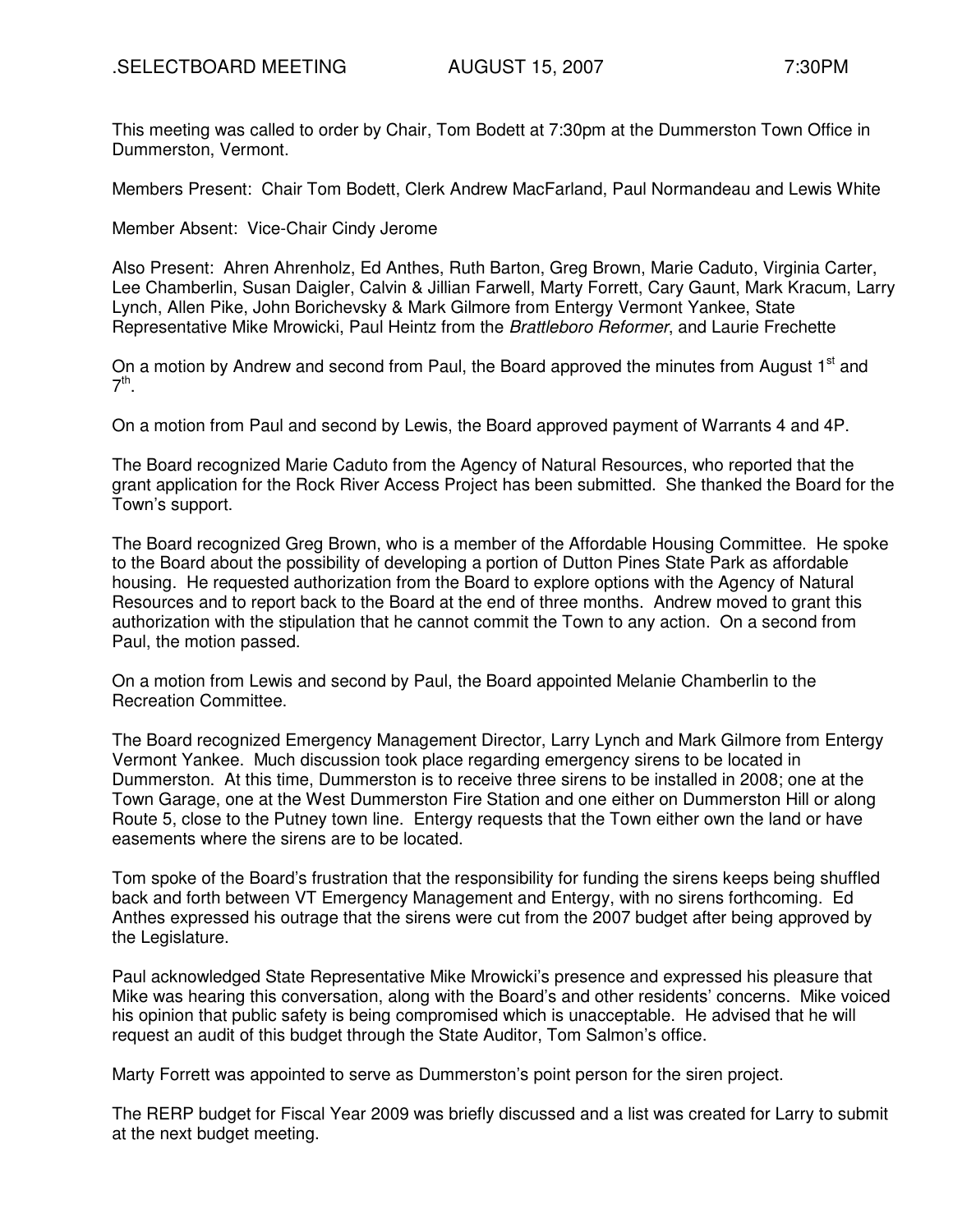Larry announced that this will be his last year as Emergency Management Director.

On a motion by Andrew and second from Paul, the Board signed the FY2008 Grant Agreement for RERP funds.

Road Foreman, Lee Chamberlin reported that work on the Slab Hollow/School House Road project is scheduled to begin on September  $17<sup>th</sup>$ ; all work must be completed by October  $1<sup>st</sup>$ . On a motion from Lewis and second by Paul, the Board granted approval to remove the trees along Salmon Brook on Cleon and Theresa Bolster's property.

Lee reported that he will be picking up the new truck tomorrow and dropping it off at Tenco. On a motion by Paul and second from Lewis, the Board authorized \$608 for an extended warranty on the transmission and drive train.

Lee advised that the roadside mowing is scheduled to be done at the end of September.

The Board recognized Susan Daigler from the Lydia Taft Pratt Library Board of Trustees, who was present to discuss the processing of the librarian's payroll. She expressed her displeasure that the Trustees had not been invited to attend this Board meeting. Laurie explained that she had spoken with David Patriquin, the Chair of the Trustees, who declined the Board's invitation to this meeting.

Susan spoke to the Board of being very upset that this issue was even being raised. She stressed that the Lydia Taft Pratt Library is a municipal library and is a municipal entity. The Library does not have an Employer Identification Number and may not be able to obtain one. After some discussion, Andrew moved and Paul seconded to rescind the Board's earlier decision and to have the Town continue to process the payroll for the Lydia Taft Pratt librarian; the motion passed.

The Board again invited the Library's Board of Trustees to meet with them at their September 12<sup>th</sup> meeting. Susan will pass along the invitation.

Tom updated the Board on the VELCO/CVPS Southern Loop. Several other options are being explored by VELCO; he hopes to be able to give further information by the end of the week. The official application is to be presented on September 26<sup>th</sup>; Letters of Comment are due to CVPS by September  $19^{\text{th}}$ .

The Board reviewed and discussed the list of names submitted for consideration as members of the Energy Committee. Tom asked Mike Mrowicki to be on the Energy Committee as well. Andrew, Lewis and Tom will call the people on the list to see if they are interested in serving on the committee.

On a motion by Andrew and second by Lewis, the Board moved to "Lay out as a Class 3 town highway, the road known as Hopkins Road, from its intersection with Hill Road, approximately ¾ mile to its intersection with the Pent Road leading from Beaver Pond Road (near the Banta residence)."

On a motion by Andrew and second by Paul, the Board moved to "Alter the Pent Road leading from Beaver Pond Road past the Banta residence to the intersection with Hopkins Road to a Class 3 town highway with a 2 rod width. This portion of road is approximately 400 feet."

On a motion by Andrew and second by Lewis, the Board moved to "Lay out as a Class 3 town highway, the road known as Sugar House Road, from its intersection with Vt. Route 30 to its terminus."

Tom updated the Board on the recent Ancient Roads meeting. Ruth Barton expressed an interest in participating in this project. The next meeting is scheduled for September  $17<sup>th</sup>$  at 7PM.

The Board reviewed a letter from Atty. Bob Fisher regarding the appeal from Jenness & Berrie to the Vermont Supreme Court. On a motion from Lewis and second by Andrew, the Board authorized Atty. Fisher to monitor the court proceedings.